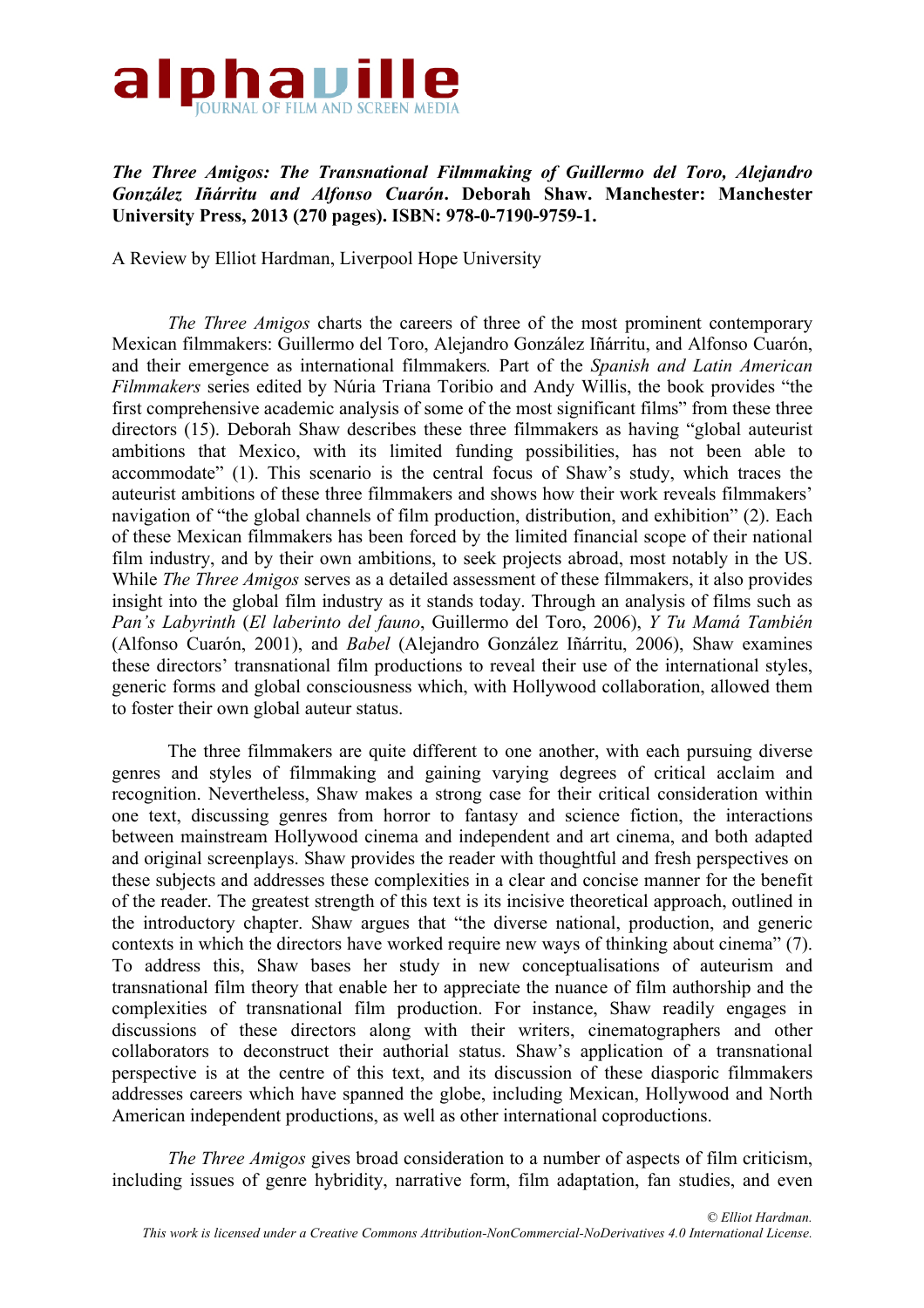some paratextual analysis. Shaw's assessment of the current literature in all of these fields is extensive and thorough. The text meaningfully engages with a multitude of theoretical approaches to film criticism and fully accounts for the complexity inherent in any study of transnational film and film authorship, and is critical of the privileging of the director and of defining these filmmakers as "transnational directors" (11).

The book is divided into three sections, each dedicated to one filmmaker and consisting of three chapters examining pivotal moments in their careers. Beginning with "Guillermo del Toro: The Alchemist", the first section discusses del Toro's beginnings in Mexico and the development of his generic style as he starts to work in Hollywood and Europe. More specifically, the first chapter introduces the director through his first film, *Cronos* (1993), and examines "the way it questions the fixity of borders while also making a political statement on US–Mexican relations" (20). Shaw establishes del Toro's authorial characteristics by arguing that "*Cronos* is the key film that unlocks the codes of the director's body of work in terms of his approach to filmmaking" (38) and argues that his "moral and thematic universe" and visual style originated in this film (41). In the second chapter, Shaw discusses del Toro's move into Hollywood with *Hellboy II: The Golden Army* (2008) and builds upon the previous chapter to consider how the director hones his style when working on larger productions. Here, Shaw engages usefully with adaptation theory and also considers fan studies perspectives to illustrate how del Toro is able to maintain his authorial status when adapting Mike Mignola's pre-existing *Hellboy* franchise. The final chapter then addresses how *Pan's Labyrinth* "has allowed del Toro to realise his creative potential, unencumbered by the budgetary limitations of *Cronos* or the rules governing Hollywoodfunded genre products" (67). Shaw here best demonstrates the value of transnational film theory when discussing a film that unites Mexican filmmakers, Spanish locations and talent, and Hollywood financing and international distribution. This opening section establishes Shaw's theoretical approach and provides thoughtful and invigorating insight into del Toro's career.

The second section, "Alejandro González Iñárritu: Independent Filmmaker", discusses the first three films from Iñárritu with a particular emphasis on international film styles and narrative form. In the first chapter, Shaw discusses how *Amores Perros* (2003) gained international acclaim through the use of techniques adapted from international cinema. Despite the wealth of literature on *Amores Perros*, Shaw still provides a fresh assessment of the film through a consideration of Eleftheria Thanouli's discussion of "post-classical" narrative style, contrasted with David Bordwell's criticism of the term. Shaw argues that the film's international film language presents a transnational Mexico, ensuring that "this 'national' film enters into transnational circulation" (96). The following chapter argues that *21 Grams* (2003) challenges first- and third-world paradigms by applying the narrative style inherited from *Amores Perros* to Iñárritu and his team's independent American film. In the final chapter of this section, Shaw makes a rather critical assessment of *Babel*, highlighting its problematic engagement with discourses of globalisation and its Hollywood production elements, arguing that the star casting undermines its "contrived" (152) and "superficial" (153) narrative.

In the third and final section, "Alfonso Cuarón: A Study of Auteurism in Flux", Shaw offers her assessment of Cuarón, of whom she is particularly critical. She challenges Cuarón's limitations in his earlier films and queries the new stylistic direction he adopts in *Y Tu Mamá También* and subsequent films. The first chapter of this section discusses his first film produced in Mexico and his subsequent career in Hollywood. Serving as an introduction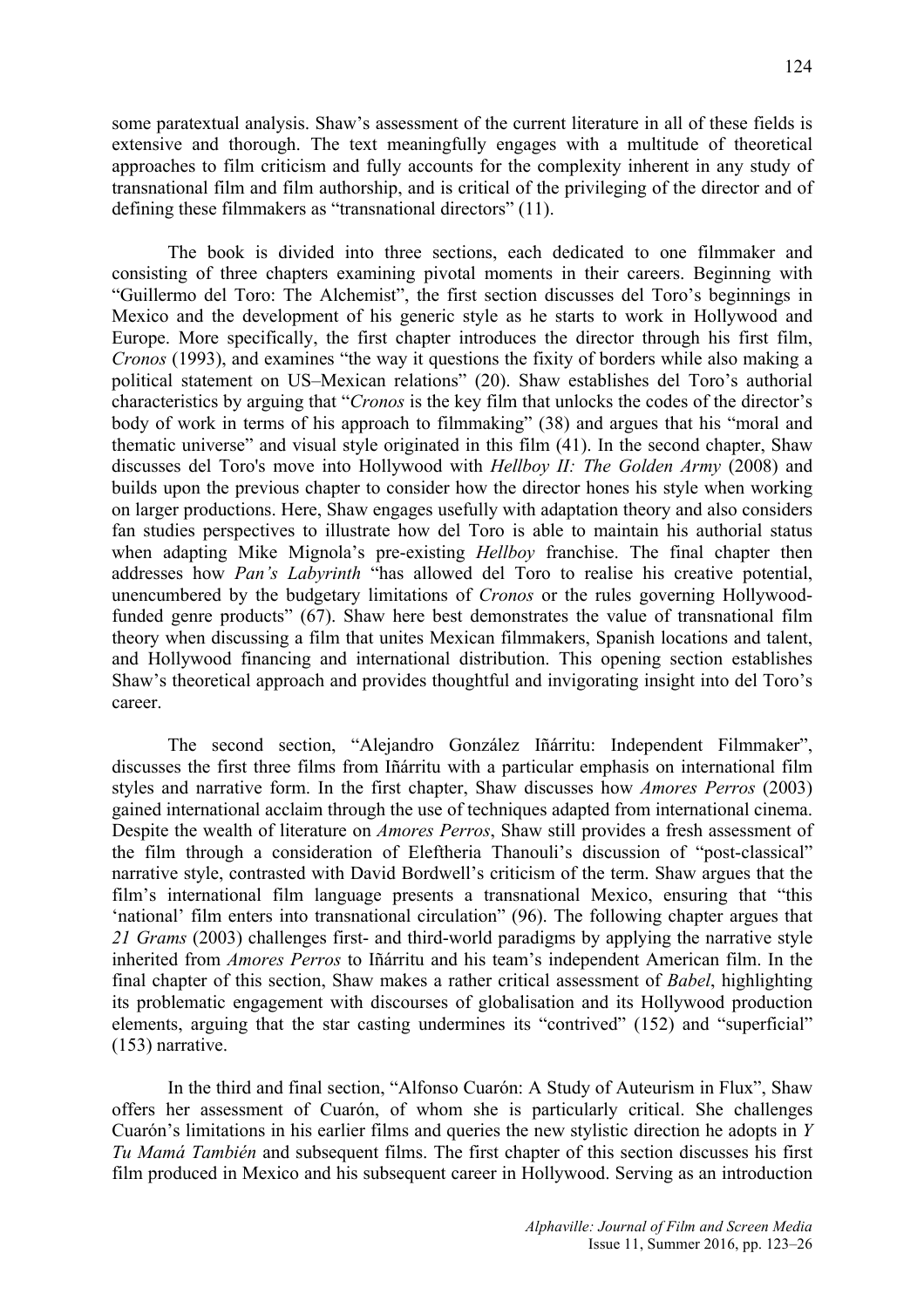to the following two chapters, this chapter does not analyse these early films in great detail but rather positions them as the cause of the director's efforts to avoid categorisation as a director-for-hire. The subsequent chapter builds upon this foundation to explore how Cuarón attempts to reaffirm his status as a global auteur through his adaptation of Hollywood genres and use of the touristic gaze in *Y Tu Mamá También*. However, Shaw's stance remains critical, and she claims that Cuarón's realist techniques are "filtered through an awareness of commercial imperatives" (195). The final chapter considers *Children of Men* (2006) as "an ideal model case study for a transnational film" as well as the culmination of the director's efforts to cultivate his authorial status (202). Shaw argues that the film demonstrates the "combination of big budget effects with a guerrilla filmmaking approach" (208), utilising transnational modes of narration together with the conventions of popular genres such as science fiction to produce a social realist film with "a hero who can save the day" (209). This final chapter is also distinct for its engagement with the film's accompanying documentary, *The Possibility of Hope* (2007). In discussing the various critiques of globalisation present in the documentary, as well as in Cuarón's filmography, this final chapter also resonates with the rest of the book, making for a thematic conclusion at once to Iñárritu's engagement with globalisation discourses and to del Toro's transcultural fantasies.

Thus, *The Three Amigos* does not catalogue the entire careers of these three filmmakers, but rather considers the essence of their approaches to filmmaking, and concludes that they are intricately intertwined with the nature of the global film industry and the abilities of these filmmakers to thrive within it. However, the text does not take account of more recent work by the three filmmakers. For example, recent developments such as cinematographer Emmanuel Lubezki's choice to work on two successful films with Iñárritu over past collaborator Cuarón are not addressed. Despite this, the strength of Shaw's rigorous research, the cogency of her writing, and the book's strong theoretical underpinning make for a text that contributes to an understanding of the intersection between auteurist and transnational film discourses. Ultimately, the book is critical of the separation between independent cinema and mainstream cinema, and of that between global cinema and US cinema; it highlights auteurist identities as a "flexible label" constructed by texts, paratexts, critical discourses, and the filmmakers themselves (225).

## **Works Cited**

*Amores Perros*. Dir. Alejandro González Iñárritu. Altavista Films, 2000. Film.

*Babel*. Dir. Alejandro González Iñárritu. Paramount Pictures, 2006. Film.

Bordwell, David. "The Art Cinema as a Mode of Film Practice." *The European Cinema Reader*. Ed. Catherine Fowler. London: Routledge, 2002. 94–102. Print.

*Children of Men*. Dir. Alfonso Cuarón. Universal Pictures, 2006. Film.

*Cronos*. Dir. Guillermo del Toro. Grupo Del Toro, 1993. Film.

*Hellboy II: The Golden Army*. Dir. Guillermo del Toro. Universal Pictures, 2008. Film.